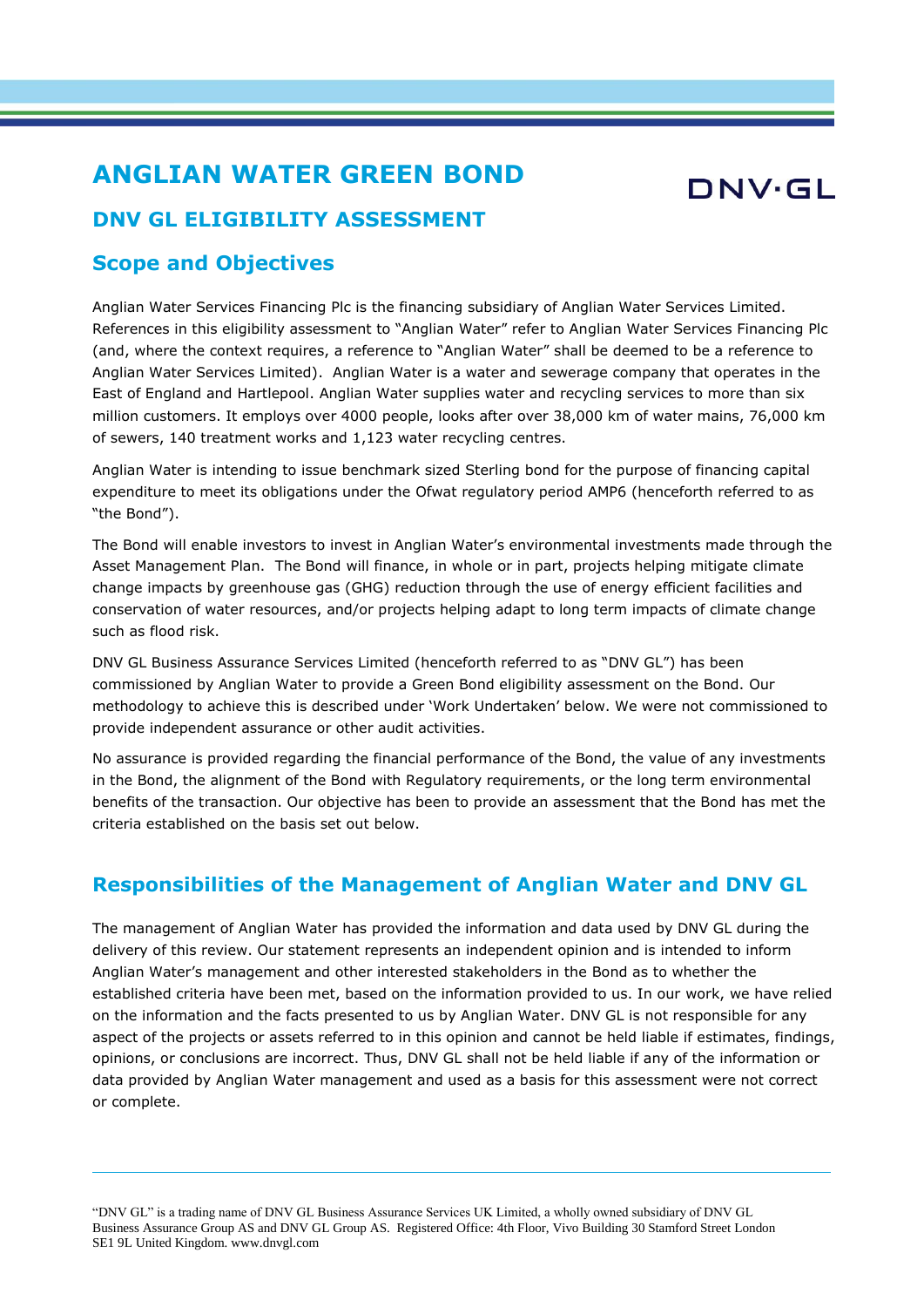**Page 2 of 10**



## **Basis of DNV GL's opinion**

We have adapted our green bond eligibility assessment methodology to create a Anglian Water specific Green Bond Eligibility Assessment Protocol (henceforth referred to as "Protocol") - see Schedule 2. Our Protocol includes a set of suitable criteria that can be used to underpin DNV GL's opinion. The overarching principle behind the criteria is that a green bond should "enable capital-raising and investment for new and existing projects with environmental benefits".

As per our Protocol, the criteria against which the Bond has been reviewed are grouped under the four Principles:

- **Principle One: Use of Proceeds.** The Use of Proceeds criteria are quided by the requirement that an issuer of a green bond must use the funds raised to finance eligible activities. The eligible activities should produce clear environmental benefits.
- **Principle Two: Process for Project Evaluation and Selection**. The Project Evaluation and Selection criteria are guided by the requirements that an issuer of a green bond should outline the process it follows when determining eligibility of an investment using Green Bond proceeds, and outline any impact objectives it will consider.
- **Principle Three: Management of Proceeds**. The Management of Proceeds criteria are guided by the requirements that a green bond should be tracked within the issuing organization, that separate portfolios should be created when necessary and that a declaration of how unallocated funds will be handled should be made.
- **Principle Four: Reporting**. The Reporting criteria are guided by the recommendation that at least annual reporting to the bond investors should be made of the use of bond proceeds and that quantitative and/or qualitative performance indicators should be used, where feasible.

### **Work undertaken**

Our work constitutes a high-level review of the available information, based on the understanding that this information was provided to us by Anglian Water in good faith. We have not performed an audit or other tests to check the veracity of the information provided to us. The work undertaken to form our opinion included:

- Creation of an Anglian Water specific protocol, adapted to the purpose of the Bond, as described above and in Schedule 2 to this Assessment;
- Assessment of documentary evidence provided by Anglian Water on the Bond and supplemented by a high-level desktop research. These checks refer to current assessment best practices and standards methodology;
- Meetings with Anglian Water management, and review of relevant documentation and evidence related to the criteria of the Protocol;
- Documentation of findings against each element of the criteria. Our opinion as detailed below is a summary of these findings.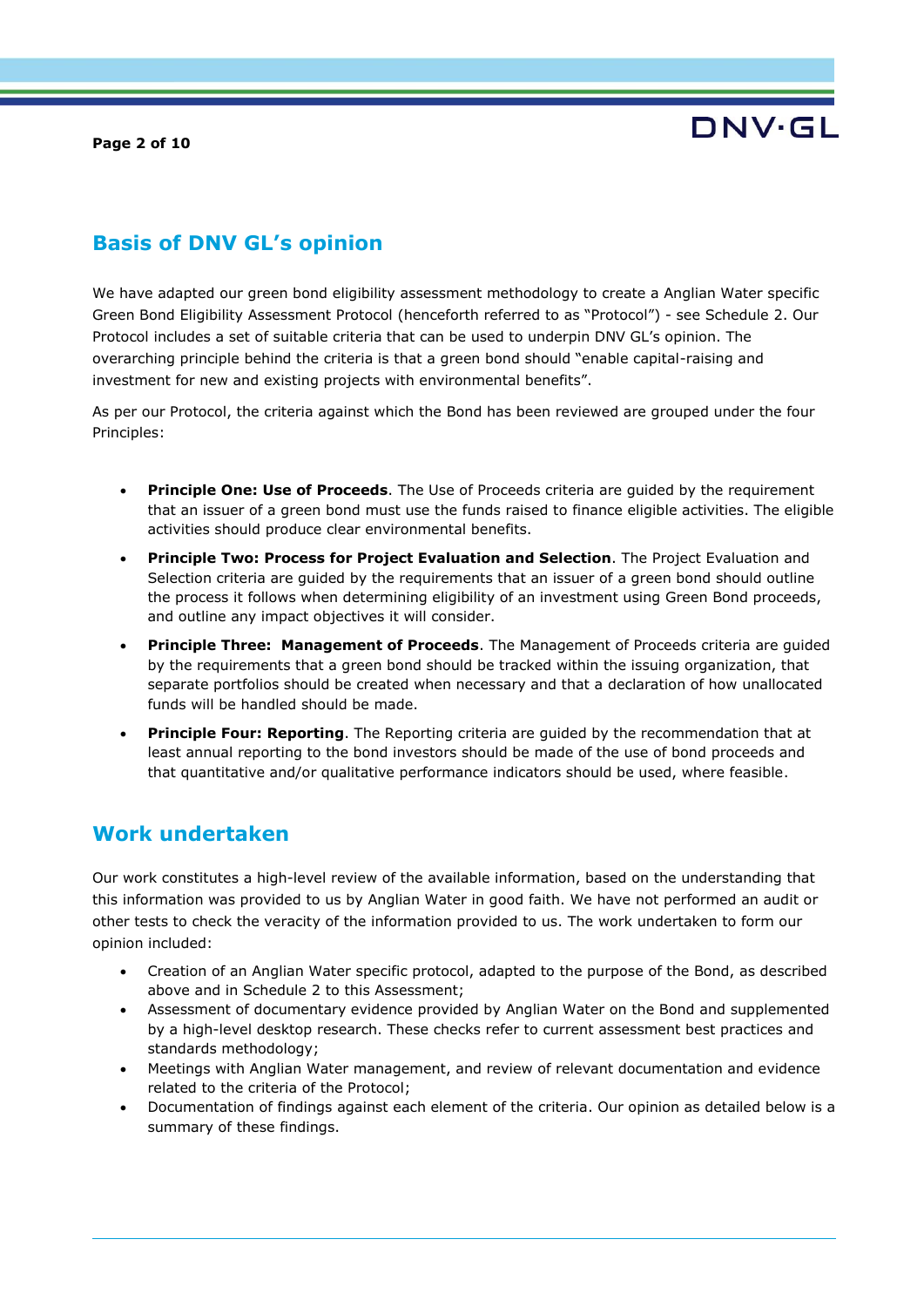#### **Page 3 of 10**

# DNV·GL

# **Findings and DNV GL's opinion**

DNV GL's findings are listed below:

#### **1. Principle One: Use of Proceeds.**

Anglian Water intends to provide institutional investors with the opportunity to invest in a Green Bond to finance parts of the environmental investments made through their Asset Management Plan for the period 2015-2020. Anglian Water intends to use the proceeds to invest in an Eligible Green Portfolio, as defined by Anglian Water/Anglian Water Services Financing Green Bond Framework for green bonds.

The Anglian Water/Anglian Water Services Financing Green Bond Framework has declared the eligible green bond categories to be:

- Sustainable water management projects with a reduced climate footprint; and
- Sustainable water recycling projects with a reduced climate footprint.

Schedule 1 provides further information.

DNV GL concludes that these categories fall within a defined category of sustainable water and wastewater management (including sustainable infrastructure for clean and/or drinking water, wastewater treatment, sustainable urban drainage systems and river training and other forms of flooding mitigation) of the Green Bond Principles 2017.

Evidence was also provided to demonstrate that the investment will also contribute to Anglian Water's "10 Key Outcomes" currently reported in the Annual Integrated Report.

#### **2. Principle Two: Process for Project Evaluation and Selection.**

The list of selected Eligible Green Projects within the Green Bond Portfolio will be dynamic and change over time depending on the investment and expenditure priorities of Anglian Water. Anglian Water has a strict & robust governance processes for investments. This process includes risk identification, solution selection and carbon reduction calculations through monitoring, decision and delivery milestones, and is set out in Anglian Water/Anglian Water Services Financing Green Bond Framework.

The key metrics considered in the Governance Framework are embodied carbon, changes in operational carbon and changes in power consumption. It is expected that these will include projects achieving a minimum carbon reduction of 50% from Anglian Water's agreed baseline, large infrastructure projects for example achieving a baseline of 2000tCO2, sustainable abstraction schemes, river restoration projects, work on the natural environment programme and significant energy saving schemes.

DNV GL has reviewed the evidence and can confirm that the Eligible Green Project categories and governance framework for project selection meets the eligibility criteria defined by Anglian Water in the Bond documentation, including Anglian Water/Anglian Water Services Financing Green Bond Framework. Anglian Water has clearly defined the process by which it will allocate funds to Eligible Green Projects and described the key metrics used as well as the governance team responsible for selecting projects. DNV GL note that this is derived from Anglian Water's existing mature governance process that ensures the efficient, sustainable and effective solution is selected for capital expenditure.

#### **3. Principle Three: Management of Proceeds.**

DNV GL has reviewed evidence showing how Anglian Water plans to trace the proceeds from the bond, from the time of issuance to the time of disbursement. The Anglian Water/Anglian Water Services Financing Green Bond Framework includes a description of the functions and teams responsible for the tracking. The funds raised from the Bond will be paid to its prefunded Capex Bank account. Funds will be transferred to the Payments account matching the amount of investments and expenditures in eligible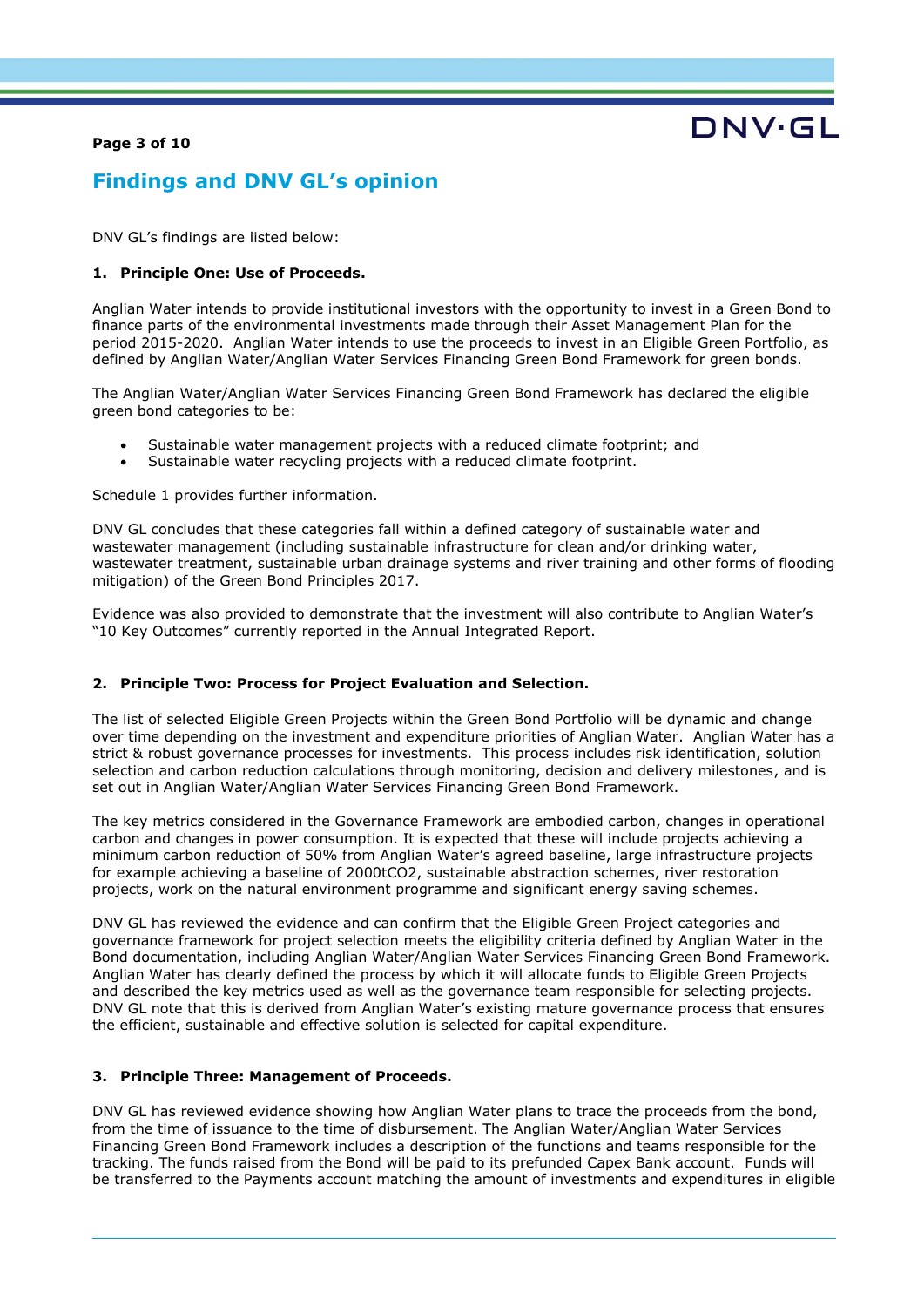#### **Page 4 of 10**

# DNV·GL

green projects on a portfolio basis. DNV GL can confirm Anglian Water will also maintain a healthy buffer of investments and expenditures over green funding.

#### **4. Principle Four: Reporting.**

DNV GL can confirm Anglian Water will report on the use of proceeds within one year from the date of a Green Bond issuance and annually thereafter, until the proceeds have been fully allocated, and as necessary thereafter in the event of material developments. The information reported on will include insights into the total amount of the eligible investments and expenditures, the savings /mitigation of embodied and operational carbon measured across the eligible projects and the balance of unallocated cash and/or cash equivalent. To further monitor progress, DNV GL can confirm Anglian Water have also set targets for each of the "10 Key Outcomes" and 32 Outcome Delivery Incentives which will also be reported on annually through the Annual Integrated Report.

On the basis of the information provided by Anglian Water and the work undertaken, it is DNV GL's opinion that the Bond meets the criteria established in the Protocol and that it is aligned with the stated definition of green bonds within the Green Bond Principles 2017, which is to "enable capital-raising and investment for new and existing projects with environmental benefits".

#### **for DNV GL Business Assurance Services UK Limited**

London, 21 July 2017

had

**Douglas Farquhar** Principal Consultant and Project Director DNV GL – Business Assurance

liberty, 1

**Jon Woodhead** Regional Assessment Services Manager Northern Europe DNV GL – Business Assurance

#### **About DNV GL**

Driven by our purpose of safeguarding life, property and the environment, DNV GL enables organisations to advance the safety and sustainability of their business. Combining leading technical and operational expertise, risk methodology and in-depth industry knowledge, we empower our customers' decisions and actions with trust and confidence. We continuously invest in research and collaborative innovation to provide customers and society with operational and technological foresight.

With our origins stretching back to 1864, our reach today is global. Operating in more than 100 countries, our 16,000 professionals are dedicated to helping customers make the world safer, smarter and greener.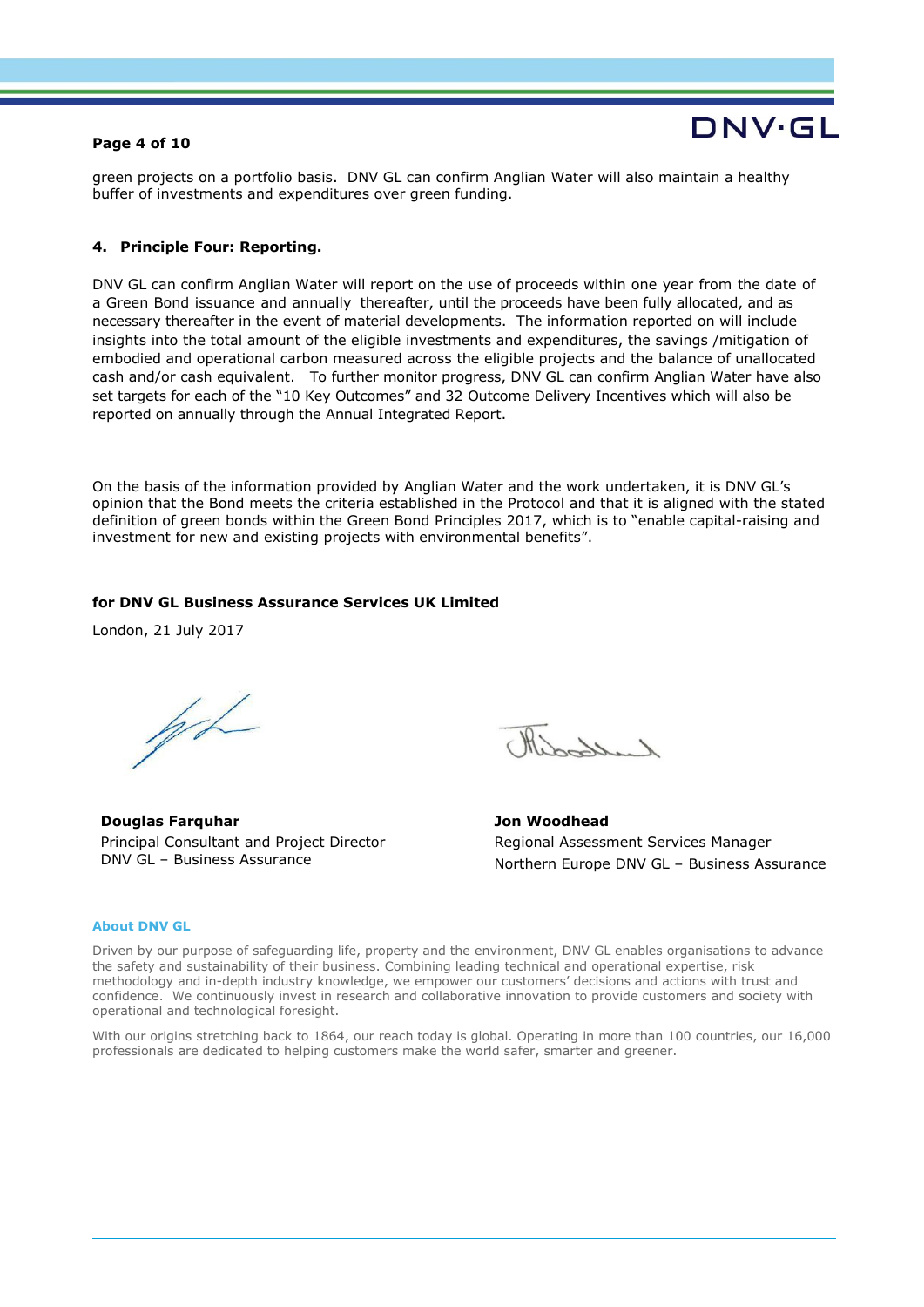**Page 5 of 10**

#### **DNV·GL 1 SCHEDULE 1: DESCRIPTION OF CATEGORIES TO BE FINANCED THROUGH BOND**

| <b>Eligible Green Categories</b>                                          | <b>Use of Proceeds</b>                                                                                                                                                                                        |
|---------------------------------------------------------------------------|---------------------------------------------------------------------------------------------------------------------------------------------------------------------------------------------------------------|
| Sustainable Water Management Projects with a reduced climate<br>footprint | Investments in water management projects with a reduced<br>climate footprint:<br>Capital Maintenance;<br>Enhanced Service Level, and additional standby<br>generation;<br>Growth (Supply Demand);<br>Quality. |
| Sustainable Water Recycling Projects with a reduced climate<br>footprint  | Investments in water recycling projects with a reduced climate<br>footprint:<br>Capital Maintenance;<br>Enhanced Service Level;<br>Growth (Supply Demand);<br>Quality.                                        |

Project Selection Quantification Criteria: Projects achieving a minimum carbon reduction of 50% from Anglian Water's agreed baseline, large infrastructure projects, sustainable abstraction schemes, river restoration projects, work on the natural environment programme and significant energy saving schemes.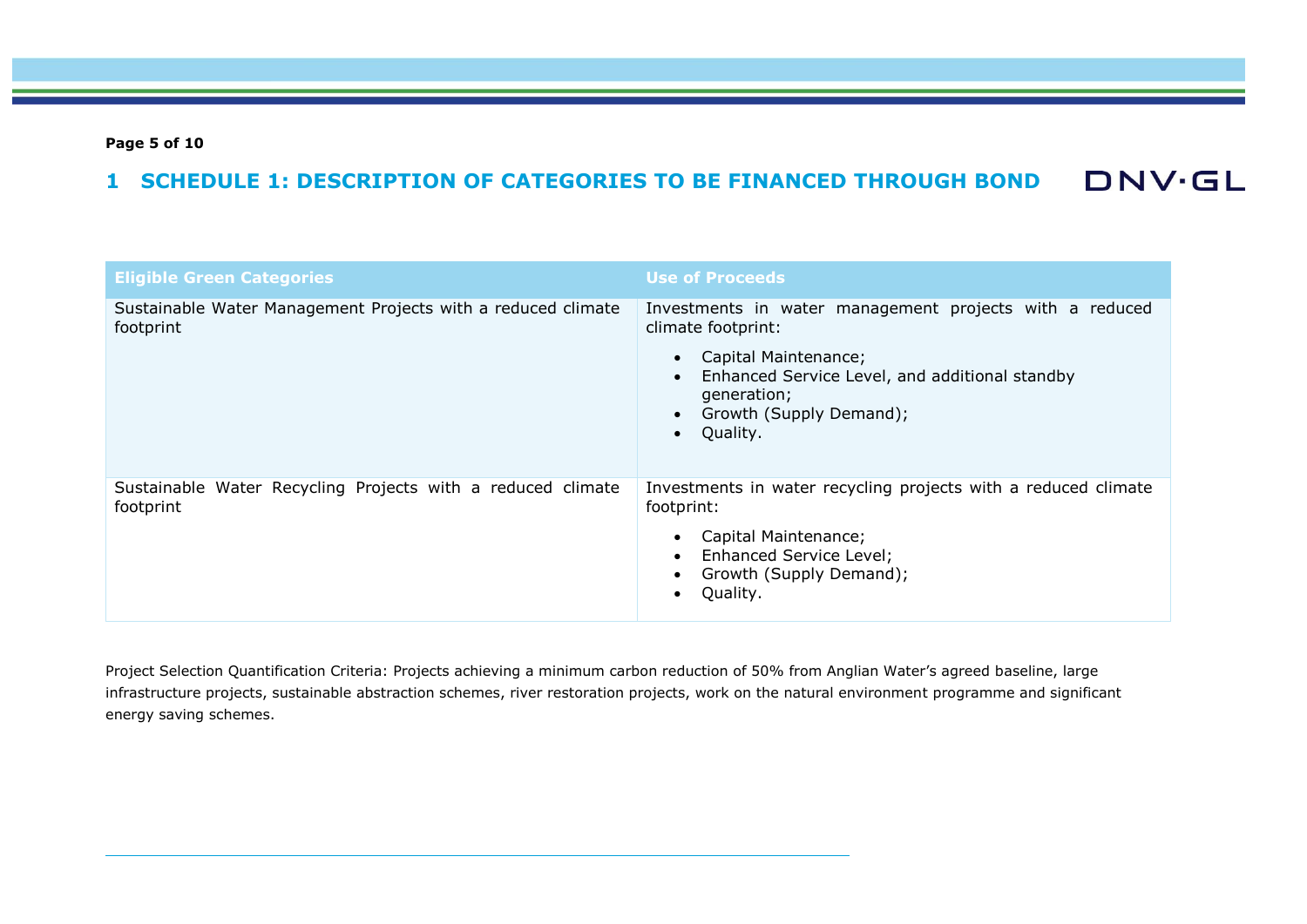**Page 6 of 10**

# **SCHEDULE 2: ANGLIAN WATER - SPECIFIC GREEN BOND ELIGIBILITY ASSESSMENT PROTOCOL**

### **1. Use of proceeds**

| Ref.           | <b>Criteria</b>                | <b>Requirements</b>                                                                                                                                                                                                          | <b>Work Undertaken</b>                                                                                                                                                                                                                                                                                                                                                                                 | <b>DNV GL Findings</b>                                                                                                                    |
|----------------|--------------------------------|------------------------------------------------------------------------------------------------------------------------------------------------------------------------------------------------------------------------------|--------------------------------------------------------------------------------------------------------------------------------------------------------------------------------------------------------------------------------------------------------------------------------------------------------------------------------------------------------------------------------------------------------|-------------------------------------------------------------------------------------------------------------------------------------------|
| 1a             | Type of<br>bond                | The bond must fall in one of the<br>following categories, as defined<br>by the Green Bond Principles:<br>Green Use of Proceeds Bond<br>Green Use of Proceeds<br>Revenue Bond<br>Green Project Bond<br>Green Securitized Bond | In addition to reviewing the evidence below, we<br>had several detailed discussions with Anglian<br>Water Management on the Criteria required.<br>Evidence reviewed:<br>Anglian Water Green Bond Term Sheet<br>Anglian Water/Anglian Water Services<br>Financing Green Bond Framework, July<br>2017                                                                                                    | The Anglian Water Green Bond falls within the<br>category of a Green Use of Proceeds Bond.                                                |
| 1 <sub>b</sub> | Green<br>Project<br>Categories | The cornerstone of a Green<br>Bond is the utilization of the<br>proceeds of the bond which<br>should be appropriately<br>described in the legal<br>documentation for the security.                                           | In addition to reviewing the evidence below, we<br>had several detailed discussions with Anglian<br>Water Management on the Criteria required.<br>Evidence reviewed:<br>Anglian Water Green Bond Term Sheet<br>Anglian Water/Anglian Water Services<br>Financing Green Bond Framework, July<br>2017<br>Anglian Water/Anglian Water Green Bond<br>Framework and Accreditation Presentation<br>July 2017 | conclude<br>that the<br>We -<br>legal<br>documentation<br>the<br>utilization<br>confirms<br>0f<br>proceeds is<br>appropriately described. |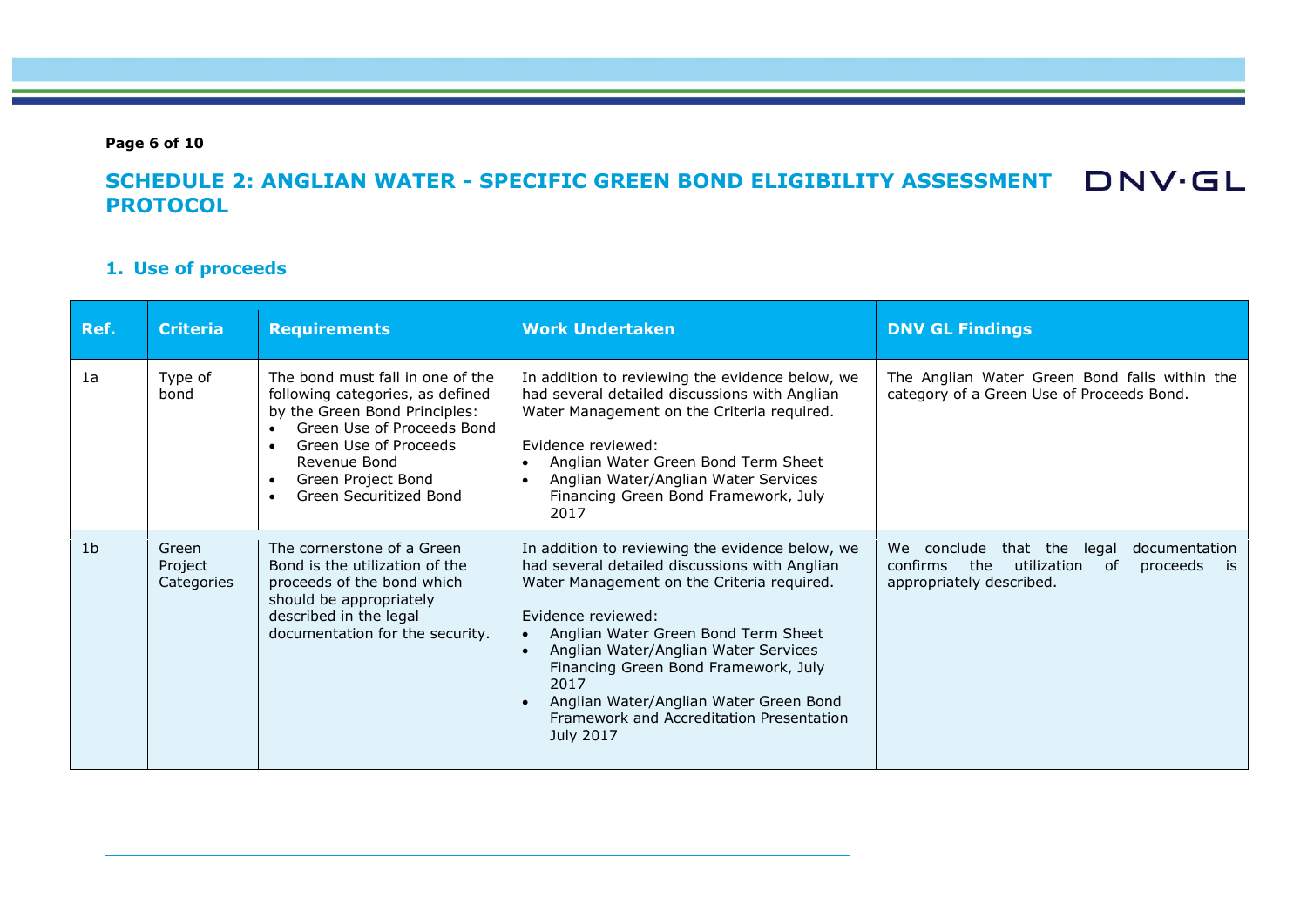### **Page 7 of 10**

| Ref.           | <b>Criteria</b>            | <b>Requirements</b>                                                                                                                                                                    | <b>Work Undertaken</b>                                                                                                                                                                                                                                                                                                                                                                             | <b>DNV GL Findings</b>                                                                                                                                                                                                                                                                                                                                 |
|----------------|----------------------------|----------------------------------------------------------------------------------------------------------------------------------------------------------------------------------------|----------------------------------------------------------------------------------------------------------------------------------------------------------------------------------------------------------------------------------------------------------------------------------------------------------------------------------------------------------------------------------------------------|--------------------------------------------------------------------------------------------------------------------------------------------------------------------------------------------------------------------------------------------------------------------------------------------------------------------------------------------------------|
| 1 <sub>c</sub> | Environmen<br>tal benefits | All designated Green Project<br>categories should provide clear<br>environmentally sustainable<br>benefits, which, where feasible,<br>will be quantified or assessed by<br>the issuer. | In addition to reviewing the evidence below, we<br>had several detailed discussions with Anglian<br>Water Management on the Criteria required.<br>Evidence reviewed:<br>Anglian Water Green Bond Term Sheet<br>Anglian Water/Anglian Water Services<br>Financing Green Bond Framework, July<br>2017<br>Review of Anglian Water's PAS2080 -<br>Carbon management in infrastructure<br>certification | The evidence reviewed gives us the opinion that<br>the designated Green Project categories do<br>provide clear environmentally sustainable<br>benefits.<br>In addition, eligibility criteria demonstrate that<br>the Green Project categories provide clear<br>environmental benefits and the thresholds of<br>selection are within reasonable limits. |

# **2. Process for Project Selection and Evaluation**

| Ref. | <b>Criteria</b>                                                        | <b>Requirements</b>                                                                                                                                                                                                                                                                       | <b>Work Undertaken</b>                                                                                                                                                                                                                                                                                                                                                                                                       | <b>DNV GL Findings</b>                                                                                                                                                                                                           |
|------|------------------------------------------------------------------------|-------------------------------------------------------------------------------------------------------------------------------------------------------------------------------------------------------------------------------------------------------------------------------------------|------------------------------------------------------------------------------------------------------------------------------------------------------------------------------------------------------------------------------------------------------------------------------------------------------------------------------------------------------------------------------------------------------------------------------|----------------------------------------------------------------------------------------------------------------------------------------------------------------------------------------------------------------------------------|
| 2a   | Issuer's<br>environmental<br>and social and<br>governance<br>framework | In addition to information<br>disclosed by an issuer on its<br>Green Bond process, criteria<br>and assurances, Green Bond<br>investors may also take into<br>consideration the quality of the<br>issuer's overall framework and<br>performance regarding<br>environmental sustainability. | In addition to reviewing the evidence below,<br>we had several detailed discussions with<br>Anglian Water Management on the Criteria<br>required.<br>Evidence reviewed:<br>Anglian Water Green Bond Term Sheet<br>Anglian Water/Anglian Water Services<br>Financing Green Bond Framework, July<br>2017<br>Anglian Water/Anglian Water Services<br>Financing Green Bond Framework and<br>Accreditation Presentation July 2017 | We conclude that, from the information provided,<br>Anglian Water's approach to managing<br>environmental sustainability is in line with the<br>objective of the Green Bond and Anglian Water's<br>material issues reflect this. |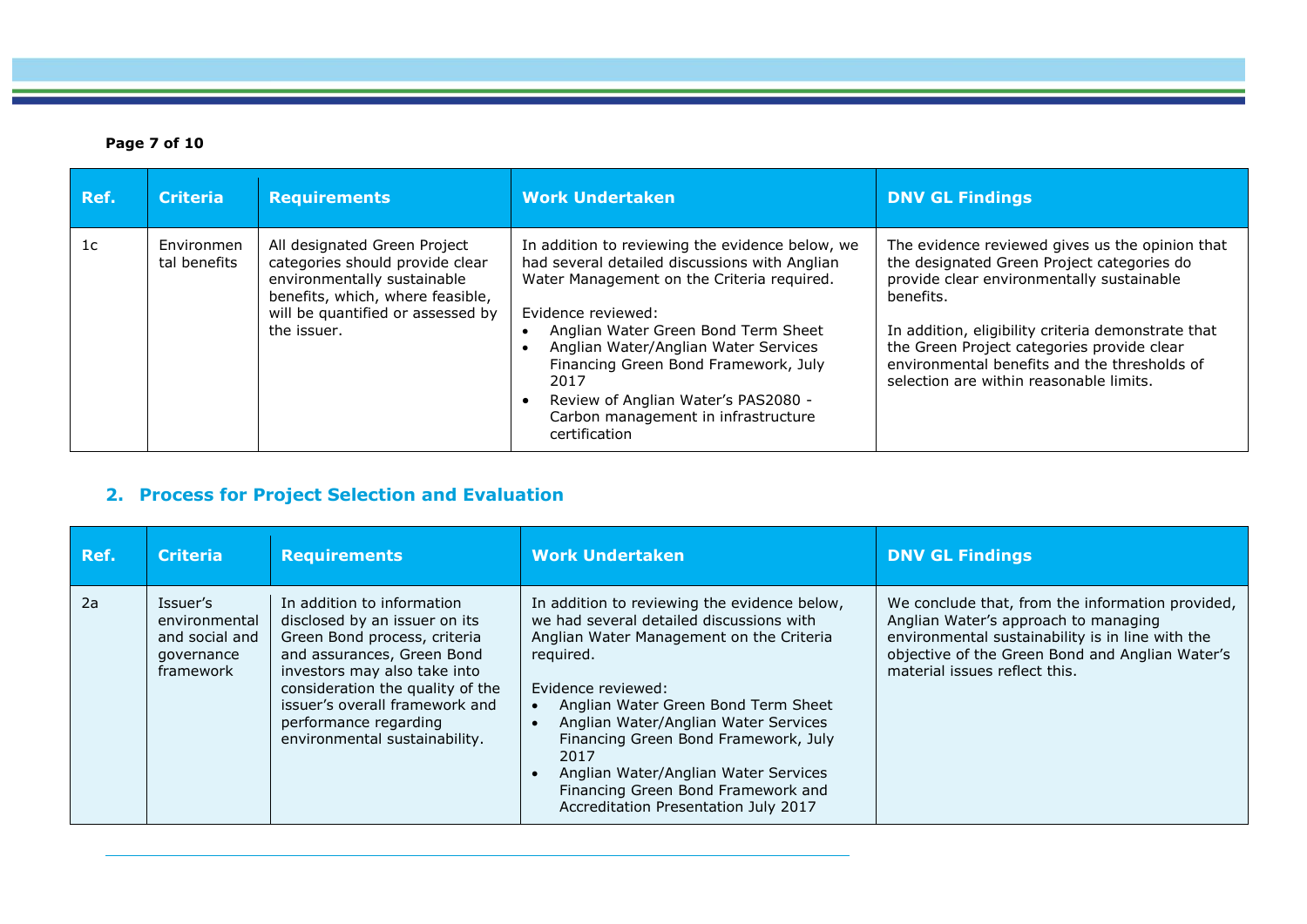### **Page 8 of 10**

| Ref. | <b>Criteria</b> | <b>Requirements</b> | <b>Work Undertaken</b>                                                                                                                                      | <b>DNV GL Findings</b> |
|------|-----------------|---------------------|-------------------------------------------------------------------------------------------------------------------------------------------------------------|------------------------|
|      |                 |                     | Anglian Water's Annual Integrated Report<br>Anglian Water's "Love Every Drop"<br>strategy<br>Anglian Water's Greenhouse Gas Annual<br>Emissions Report 2016 |                        |

### **3. Management of proceeds**

| Ref.           | <b>Criteria</b>       | <b>Requirements</b>                                                                                                                                                                                                                                                                                                          | <b>Work Undertaken</b>                                                                                                                                                                                                                                                                                 | <b>DNV GL Findings</b>                                                                                                                  |
|----------------|-----------------------|------------------------------------------------------------------------------------------------------------------------------------------------------------------------------------------------------------------------------------------------------------------------------------------------------------------------------|--------------------------------------------------------------------------------------------------------------------------------------------------------------------------------------------------------------------------------------------------------------------------------------------------------|-----------------------------------------------------------------------------------------------------------------------------------------|
| 3a             | Tracking<br>procedure | The net proceeds of Green<br>Bonds should be credited to a<br>sub-account, moved to a sub-<br>portfolio or otherwise tracked<br>by the issuer in an appropriate<br>manner and attested to by a<br>formal internal process that will<br>be linked to the issuer's lending<br>and investment operations for<br>Green Projects. | In addition to reviewing the evidence below,<br>we had several detailed discussions with<br>Anglian Water Management on the Criteria<br>reguired.<br>Evidence reviewed:<br>Anglian Water Green Bond Term Sheet<br>Anglian Water/Anglian Water Services<br>Financing Green Bond Framework, July<br>2017 | We found that the Anglian Water Green Bond<br>will be tracked in an appropriate manner and<br>attested to by a formal internal process. |
| 3 <sub>b</sub> | Tracking<br>procedure | So long as the Green Bonds are<br>outstanding, the balance of the<br>tracked proceeds should be<br>periodically reduced by amounts<br>matching eligible green<br>investments or loan<br>disbursements made during<br>that period.                                                                                            | In addition to reviewing the evidence below,<br>we had several detailed discussions with<br>Anglian Water Management on the Criteria<br>required.<br>Evidence reviewed:<br>Anglian Water Green Bond Term Sheet                                                                                         | We conclude that there is a clear process in place<br>for the tracking of the balance taking into<br>account disbursements.             |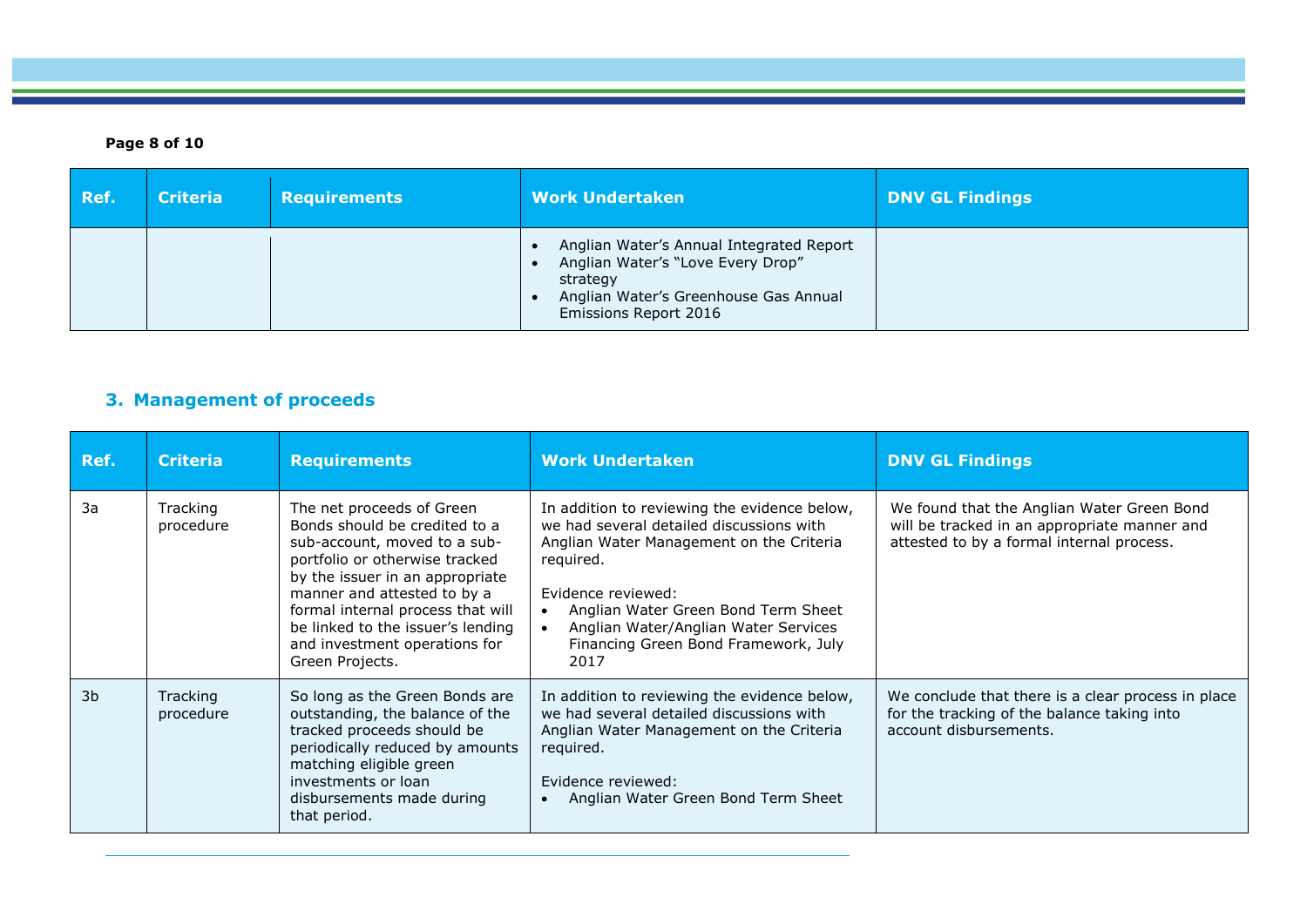### **Page 9 of 10**

| Ref. | <b>Criteria</b>            | <b>Requirements</b>                                                                                                                                                                                                                  | <b>Work Undertaken</b>                                                                                                                                                                                                                                                                                                           | <b>DNV GL Findings</b>                                                                                                                                              |
|------|----------------------------|--------------------------------------------------------------------------------------------------------------------------------------------------------------------------------------------------------------------------------------|----------------------------------------------------------------------------------------------------------------------------------------------------------------------------------------------------------------------------------------------------------------------------------------------------------------------------------|---------------------------------------------------------------------------------------------------------------------------------------------------------------------|
|      |                            |                                                                                                                                                                                                                                      | Anglian Water/Anglian Water Services<br>$\bullet$<br>Financing Green Bond Framework, July<br>2017                                                                                                                                                                                                                                |                                                                                                                                                                     |
| 3c   | Temporary<br>holdings      | Pending such investments or<br>disbursements to eligible Green<br>Projects, the issuer should<br>make known to investors the<br>intended types of temporary<br>investment instruments for the<br>balance of unallocated<br>proceeds. | In addition to reviewing the evidence below,<br>we had several detailed discussions with<br>Anglian Water Management on the Criteria<br>required.<br>Evidence reviewed:<br>Anglian Water Green Bond Term Sheet<br>$\bullet$<br>Anglian Water/Anglian Water Services<br>$\bullet$<br>Financing Green Bond Framework, July<br>2017 | We conclude that Anglian Water has in place a<br>segregated investment portfolio consisting of<br>cash to use as temporary investments.                             |
| 3d   | Over-<br>collateralisation | The issuer shall demonstrate<br>that the value of the bond is<br>smaller than or equal to the<br>financing needs of the eligible<br>nominated projects.                                                                              | In addition to reviewing the evidence below,<br>we had several detailed discussions with<br>Anglian Water Management on the Criteria<br>required.<br>Evidence reviewed:<br>Anglian Water Green Bond Term Sheet<br>$\bullet$<br>Anglian Water/Anglian Water Services<br>$\bullet$<br>Financing Green Bond Framework, July<br>2017 | We conclude the Anglian Water Green Bond has<br>sufficient collateralisation, with a pipeline of<br>eligible projects that exceeds the value of the<br>bond by 30%. |